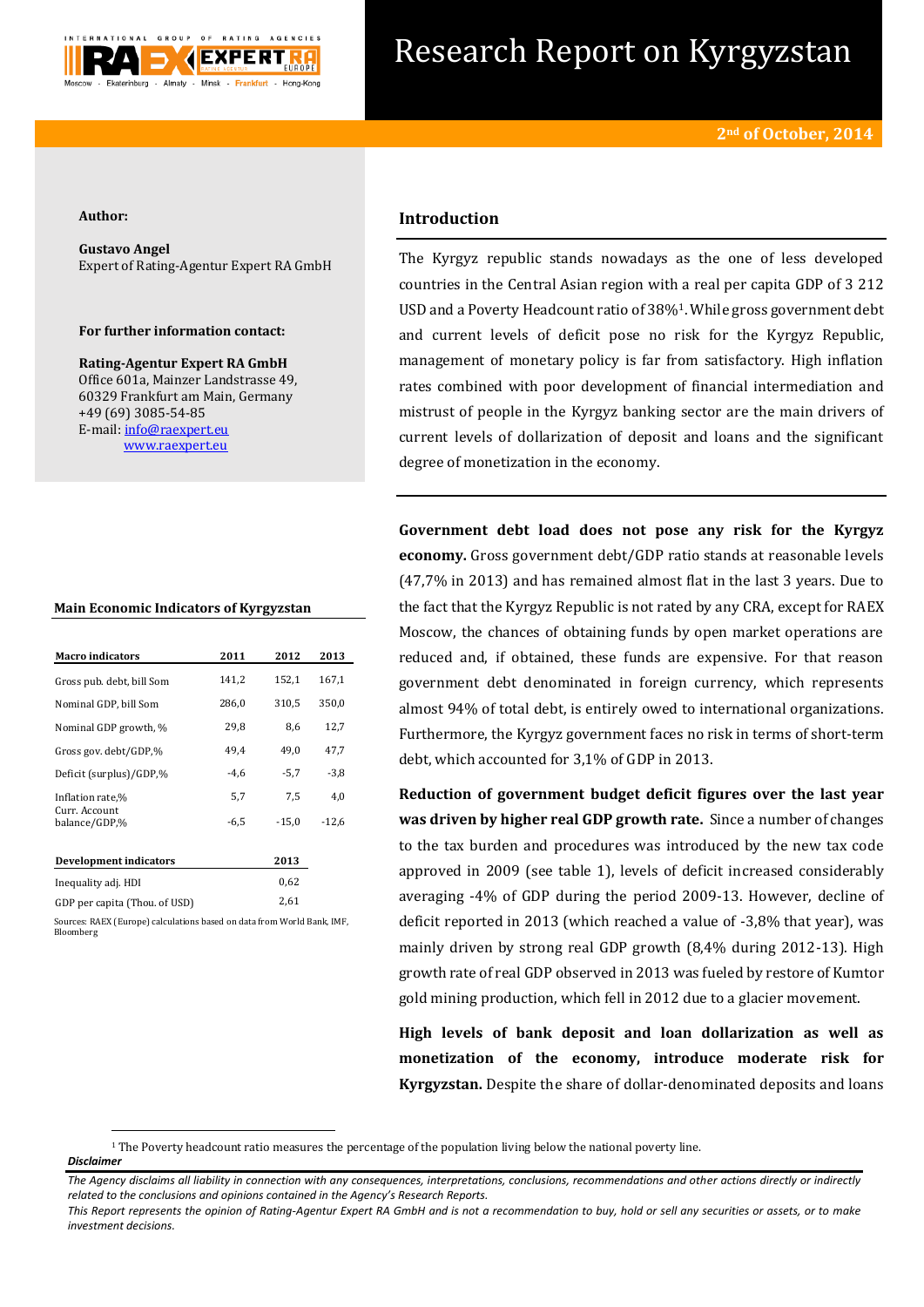### **Table 1:** Changes to the tax burden and procedures

| Tax types             | <b>Change introduced</b>                                                                                |
|-----------------------|---------------------------------------------------------------------------------------------------------|
| All                   | Reduction of number of taxes<br>from 16 to 8                                                            |
| Value added tax (VAT) | Reduction of VAT rate from 20<br>to 12                                                                  |
| Sales tax             | Establishing the sales tax<br>which replaced the retail sales<br>tax, road tax, and<br>emergency funds. |
| Property tax          | Introduction of a new property<br>tax                                                                   |

showed a constant decline during the period 2005-2012 in Kyrgyzstan, these figures are still well above those from CCA<sup>2</sup> countries (see table 2). Dollarization in Kyrgyzstan has been triggered by high and volatile inflation rates that have prevailed in the country during the last six years. Additionally, high levels of monetization of the economy (measured by currency outside banks/M2) evidence poor development of financial intermediation and mistrust of people in the Kyrgyz banking sector.

Source: RAEX (Europe) calculations based on data from IMF

#### **Table 2:** Comparison of selected banking indicators (in %)

|                                   |      | Kyrgyzstan |      |      | CCA Average |      |  |  |
|-----------------------------------|------|------------|------|------|-------------|------|--|--|
|                                   | 2005 | 2010       | 2012 | 2005 | 2010        | 2012 |  |  |
| Currency outside banks/M2         | 61,4 | 60,0       | 55,9 | 62,4 | 48,7        | 43,9 |  |  |
| Deposits in USD in total deposits | 72,2 | 52,9       | 51,9 | 63,1 | 51,1        | 41,4 |  |  |
| Loans in USD in total loans       | 64,8 | 55,7       | 47,8 | 66,8 | 55,00       | 55,9 |  |  |

Source: RAEX (Europe) calculations based on data from IMF

|                                 |        | 2008      | 2009         | 2010    | 2011     | 2012  |
|---------------------------------|--------|-----------|--------------|---------|----------|-------|
| Inflation                       | Target | $12 - 15$ | $7.5(*)$     | 7,5-9,5 | $8 - 10$ | $7-9$ |
| rate $(\%)$                     | Actual | 20        | $\mathbf{0}$ | 18,9    | 5,7      | 7,5   |
| Broad<br>money -                | Target | 17,3      | 23,3         | 19,3    | 15,7     | 18,3  |
| M3 <sup>3</sup> (%<br>increase) | Actual | 12,6      | 17,9         | 21,1    | 14,9     | 23,8  |

#### **Table 3:** Inflation and broad money targets vs. actuals

Source: RAEX (Europe) calculations based on data from IMF. (\* ) Revised mid-year

**Monetary policy carried out by the central bank of Kyrgyzstan performed poorly over recent years.** Although inflation rate has declined and became less volatile in the last 6 years, current levels are proof of the bad performance of the monetary policy carried out by the central bank of Kyrgyzstan. High Inflation rates have been driven by higher import prices (mainly oil and gas prices), as well as the increase of money in circulation reported in recent years. Moreover, the gap between target and actual values of inflation rate as well as broad money growth rate (see table 3) is evidencing the low quality of monetary policy management.

**Discretionary government interventions in the financial markets represent the strongest hindrance for credit climate development in Kyrgyzstan.** While the National Bank of Kyrgyzstan (NBKR) is endowed with a high degree of *de jure* independence (see table 4), *de facto* independence is hampered by frequent government judicial actions. Government initiatives to subsidize lending and to interfere with the interest rate policy harms the self-governance of the NBKR.

**<sup>.</sup>** <sup>2</sup> CCA stands for Caucasus and Central Asia.

<sup>3</sup> M3 is a measure of money supply that includes M2 as well as large time deposits, institutional money market funds, short-term repurchase agreements and other larger liquid assets.

*Disclaimer* 

*The Agency disclaims all liability in connection with any consequences, interpretations, conclusions, recommendations and other actions directly or indirectly related to the conclusions and opinions contained in the Agency's Research Reports.*

*This Report represents the opinion of Rating-Agentur Expert RA GmbH and is not a recommendation to buy, hold or sell any securities or assets, or to make investment decisions.*